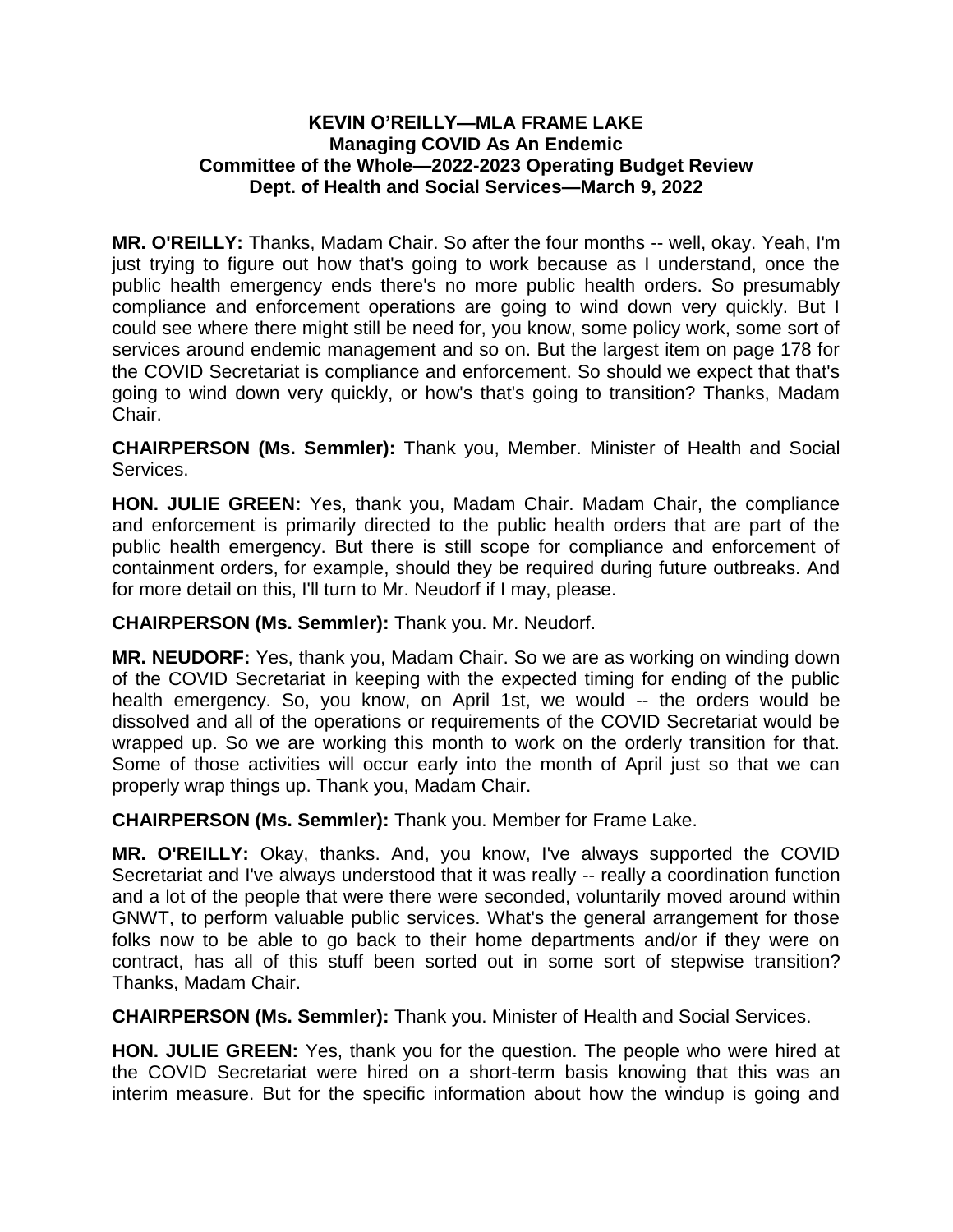people returning to their home departments, I'd ask, through you Madam Chair, if Mr. Neudorf could answer.

**CHAIRPERSON (Ms. Semmler):** Thank you. Mr. Neudorf.

**MR. NEUDORF:** Yeah, thank you, Madam Chair. Coming into the month of March, we had about 130 employees still on staff with the COVID Secretariat and as the Minister indicated, their employment contracts were timed to end with the end of the public health emergency. So there was about a dozen or so employees that have ended already when the isolation centre, the requirement to isolate following travel, ended and we shut down the isolation centres. The majority of the rest of those employees have employment contracts that end on March 31st. About a quarter of the employees that are hired on casual contracts that would end March 31st, about half of those 130 employees are actually term contracts. So those, both casuals and terms, they would be employees new to the GNWT and generally, they would be -- you know, they don't have another department to go back to. About a quarter, then, of those 130 employees are on transfer assignment from another department and we are working with those other departments to ensure that they have a, you know, properly -- proper landing spot for when their employment ends with COVID Secretariat and they go back to work with their home department. Thank you, Madam Chair.

**CHAIRPERSON (Ms. Semmler):** Thank you. Member for Frame Lake.

**MR. O'REILLY:** Yeah, okay, thanks. I was furiously trying to scribble all of that down while the -- our colleague was rhyming off the numbers and so on. But is there a publicly-available document or plan? And look, I get that all of this is happening very quickly, but I think we may need to better communicate some of this not just amongst the MLAs but with the public. So is that something that's in preparation that the Minister is going to be able to share with the public sometime soon? Thanks, Madam Chair.

**CHAIRPERSON (Ms. Semmler):** Thank you, Member. Minister of Health and Social Services.

**HON. JULIE GREEN:** Yes, thank you for the question. Yes, it's important to let the public know in a holistic way what the plan is moving forward, and I expect to be able to share that information coincidentally with the end of the public health emergency so that people know what the best next steps are.

**CHAIRPERSON (Ms. Semmler):** Thank you. Member for Frame Lake.

**MR. O'REILLY:** Thanks, Madam Chair. Just checking my notes here. How are we going to deal with -- like, I see that there's quite a large number here for purchased services in the last financial year and much reduced. Is that for, like, PP and E, or what's that actually for, and how would that work getting carried forward when we're looking at trying to manage COVID as an endemic? Thanks, Madam Chair.

**CHAIRPERSON (Ms. Semmler):** Thank you. Minister of Health and Social Services.

**HON. JULIE GREEN:** Yes, thank you. I think for this level of detail, I would appreciate it if you'd call on Mr. Neudorf. Thank you.